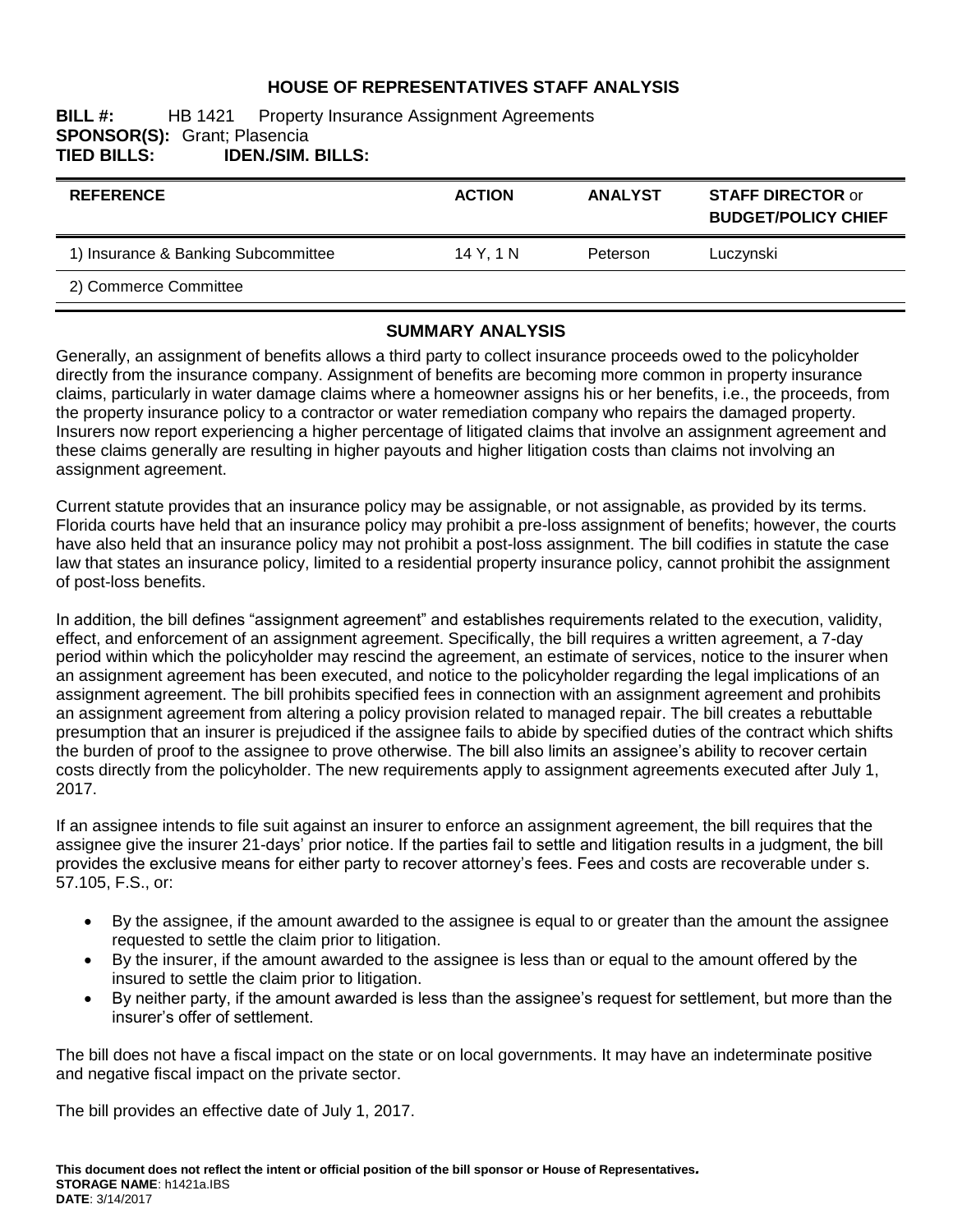### **FULL ANALYSIS**

#### **I. SUBSTANTIVE ANALYSIS**

#### A. EFFECT OF PROPOSED CHANGES:

#### **Background on Issue**

Generally, an agreement assigning contract benefits allows a third party to collect and enforce collection of insurance proceeds owed to the policyholder directly from the insurance company. Consequently, the proceeds are not paid to the policyholder. Assignment agreements are commonly used in health insurance and personal injury protection insurance. In health insurance, a policyholder typically assigns his or her benefits for a covered medical service to the health care provider. Thus, the treating physician gets paid directly from the insurer. Assignment agreements are becoming more common in property insurance claims, particularly in water damage claims where a homeowner assigns his or her benefits from the property insurance policy to a contractor, water remediation company, or roofer (hereinafter collectively referred to as a "vendor") who repairs the damaged property.

With losses caused by water damage, such as leaky pipes, the homeowner is often facing emergency circumstances where he or she must, as a condition of the insurance policy, mitigate the damage before further damage results. This often involves calling a vendor to the home to immediately mitigate and prevent further flooding. Some insurers assert that the increasingly popular practice of assigning benefits to a vendor in a water damage claim $1$  can be problematic. In claims not involving an assignment agreement, typically, the homeowner notifies the insurance company of the loss and the company has the opportunity to inspect the property before permanent repairs begin. Insurers report that in claims involving an assignment agreement, often the work has begun and may be substantially completed before the insurer has the opportunity to inspect the property. This makes it difficult to verify the cause and the extent of the damage and, as a result, the scope of coverage and the appropriate amount of the claim. Insurance policies typically impose certain duties which policyholders must comply with in order to receive coverage under their policies; homeowners must file proofs of loss, produce records, and submit to examinations under oath. However, some Florida courts have held that vendors obtaining an assignment agreement for the claim do not have to comply with these obligations because they agreed only to an assignment of the insurance benefits and did not agree to assume any of the duties under the insurance policy.<sup>2</sup>

Assignment agreements used by some vendors attempt to transfer broad rights under the policy and combine the assignment with authorization to perform services described only in general terms.<sup>3</sup> "When a party assigns a contract, the party assigns all equitable and legal interest in the contract to the assignee. The assignee thereafter stands in the shoes of the assignor and may enforce the contract against the original obligor in the assignee's own name." <sup>4</sup> Thus, assignment of the right to receive payment under an insurance contract necessarily assigns the right to enforce payment. An unqualified assignment transfers to the vendor all of the interest the policyholder has under the assigned contract and the policyholder has no right to make any claim on the contract once the assignment is complete, unless authorized to do so by the vendor.<sup>5</sup> Thus, a policyholder who enters into an agreement may unknowingly be assigning away his or her right to determine whether or not to bring suit on the claim. Some industry representatives have reported that some homeowners have been unaware litigation was

 $\overline{a}$ 

<sup>&</sup>lt;sup>1</sup> Insurers report an increasing number of assignment agreements in connection with roof replacement and repair claims, as well.

<sup>2</sup> *See, e.g., Citizens Property Insurance Corporation v. Ifergane,* 114 So. 3d 190 (Fla. 3d DCA 2012); *Shaw v. State Farm Fire and Casualty, Co.,* 37 So. 3d 329, 332 (Fla. 5th DCA 2010).

<sup>3</sup> *See, e.g.*, ERICKSON'S, *Contract for Services, Assignment of Benefits*, [http://ericksonsdrying.com/contact-us/contract-for-services-assignment-of](http://ericksonsdrying.com/contact-us/contract-for-services-assignment-of-benefits/)[benefits/](http://ericksonsdrying.com/contact-us/contract-for-services-assignment-of-benefits/) (last visited Mar. 5, 2017) (assigning "any and all insurance rights, benefits, and proceeds under applicable insurance policies ...; authorizing release of any and all information requested by Erickson's its representative, or its attorney to [sic] the direct purpose of obtaining actual benefits to be paid ...; waiv[ing] privacy rights ...; appointing Erickson's as attorney-in-fact, authorizing Erickson's to endorse [insured's] name, and to deposit insurance checks ....

<sup>4</sup> 3A Fla. Jur 2d *Assignments* § 34 (Nov. 2015).

**STORAGE NAME**: h1421a.IBS **PAGE: 2 DATE**: 3/14/2017 5 *See, e.g., State Farm Fire and Casualty Co. v. Ray,* 556 So. 2d 811, 813 (Fla. 5th DCA 1990) (citing 4 Fla.Jur.2d, *Assignments, § 23 (1978))*.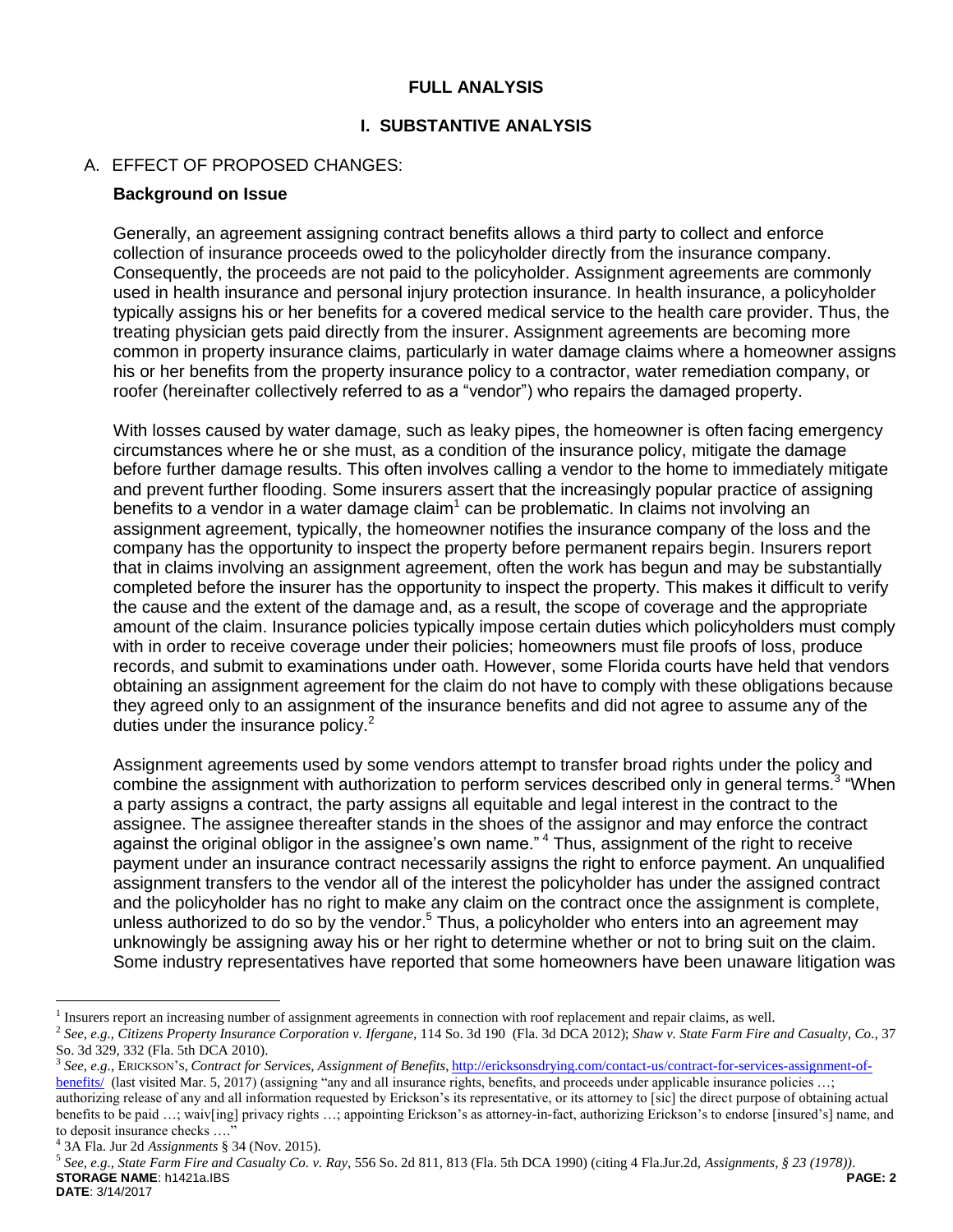pending on their claim until they, themselves, were deposed or subpoenaed by one of the parties. In these cases, the suit may be proceeding against the homeowner's wishes.

Section 627.428(1), F.S., provides for an award of attorney's fees against an insurer in a court proceeding "in which the insured or beneficiary prevails …." This "one-way" attorney's fee provision, as it is commonly described, serves to level the playing field between an insurance company and a policyholder, thereby creating a disincentive for an insurance company to improperly deny or delay coverage. The Florida Supreme Court has construed the statute as making an award of attorney's fees available to a policyholder, the policyholder's estate, specifically named policy beneficiaries, and "third parties who claim policy coverage by assignment from the insured."<sup>6</sup> The policyholder typically sues to be made whole for damages incurred and covered by the policy. A vendor, however, could use litigation and the threat of attorney's fees to maximize profit from an insurance claim. This combination of a broad assignment of rights, no assignment of duties, open-ended authorization to perform work, authority to enforce transferred rights to the exclusion of the policyholder's authority to enforce, and the potential for attorney's fees has created an environment of escalating concern to insurance companies.

#### Reported Data

On February 7, 2017, the Commissioner of the Office of Insurance Regulation (Commissioner) testified before the Financial Services Commission regarding the impact of assignment agreements on the domestic insurance market.<sup>7</sup> Of concern is a substantial decrease in the net underwriting gains and net income of domestic insurers, which he attributed to rising loss and loss adjustment expense<sup>8</sup> ratios. He indicated this reduces a company's ability to build policyholder surplus; procure reinsurance; and, lower rates. Between 2010 and the 3<sup>rd</sup> quarter of 2015, domestic insurers reported a 28 percent increase in the average severity and a 46 percent increase in the frequency per 1,000 policies of water loss claims associated with personal residential insurance policies. During this same period, the use of assignment agreements increased from 5.7 percent to 15.9 percent.<sup>9</sup> The Commissioner also shared data from Citizens Property Insurance Corporation (Citizens). Citizens reports that the percent of litigated water claims has increased from 20.7 percent in 2012 to 34 percent in 2015. During this same period, the percent of litigated water claims with an assignment agreement increased from 9.7 percent to 55 percent, and the percent of litigated water claims with representation at first notice of loss increased from 2.4 percent to 76.1 percent. In 2015, Citizens reports the severity of litigated water claims was \$33,918; the severity of non-litigated water claims was \$5,857.<sup>10</sup> Based on the trend lines, the Commissioner projected the potential for recurring annual rate increases due to water claims of ten percent and the potential for insurers to discontinue writing policies within specific zip codes.<sup>11</sup> The reduction in available insurance combined with the widening gap between rates in the private market and rates available from Citizens,<sup>12</sup> he indicated, jeopardizes the depopulation of Citizens that has occurred during the last 5 years.<sup>13</sup>

 $\overline{a}$ 

<sup>6</sup> *Roberts v. Carter,* 350 So.2d 78, 79 (Fla. 1977).

<sup>7</sup> Commissioner David Altmaier, *The Florida Property Insurance Market and Assignment of Benefits (AOB),* Presented to: The Financial Services Commission, Feb. 7, 2017 (on file with Insurance & Banking Subcommittee).

<sup>8</sup> A loss adjustment expense, or LAE, is defined as the sum insurers pay for investigating and settling insurance claims, including the cost of defending a lawsuit in court. (INSURANCE INFORMATION INSTITUTE, *Glossary*[, http://www.iii.org/services/glossary/l?](http://www.iii.org/services/glossary/l) (last visited Mar. 9, 2017).

<sup>9</sup> Altmaier, *supra* note 7, at 4. *See also* Florida Office of Insurance Regulation, *2015 Report on Review of the 2015 Assignment of Benefits Data Call,* at 6, http://www.floir.com/siteDocuments/AssignmentBenefitsDataCallReport02082016.pdf.

<sup>10</sup> Altmaier, *supra* note 7, at 5.

<sup>&</sup>lt;sup>11</sup> The percent of approved rate filings requesting a rate increase increased from 37.6 percent in 2014 to 72.3 percent in 2016.

<sup>&</sup>lt;sup>12</sup> By law, Citizens' rates may not increase more than 10 percent per year.

 $^{13}$  By law, a new policy is ineligible for coverage in Citizens if a private company offers comparable coverage with a premium that is up to 15 percent higher than the Citizens premium. A policy is ineligible for renewal coverage through Citizens if a private company offers comparable coverage at or below Citizens' premium. Thus, if rates for private carriers increase significantly, it is more likely that a policy will meet the threshold for new or renewal coverage by Citizens.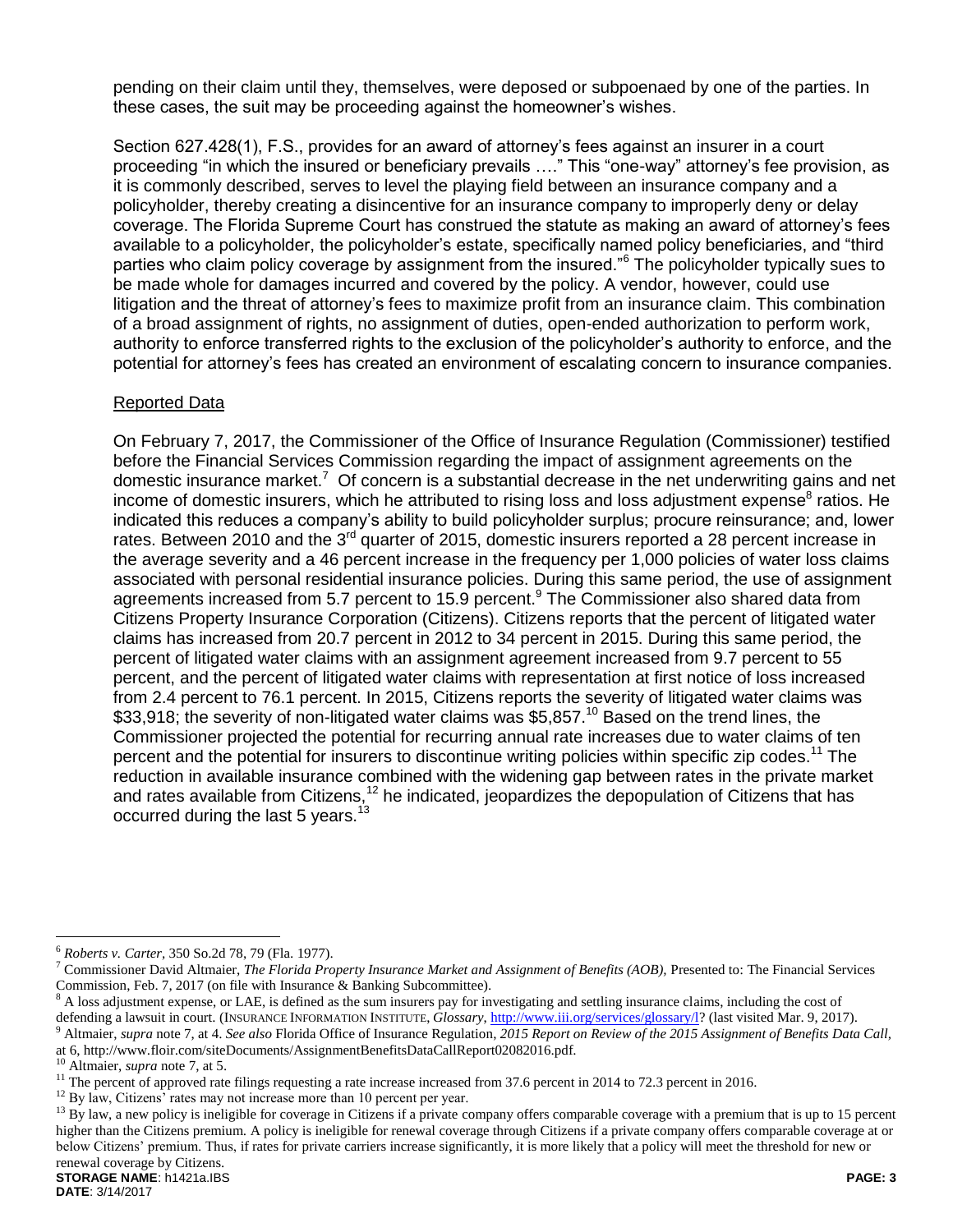## **Assignability of Insurance Policies**

#### Background on Form Filing and Approval for Property and Casualty Insurance Forms

The Office of Insurance Regulation (OIR) has primary responsibility for regulation, compliance, and enforcement of statutes related to the business of insurance and the admission of new insurers to the market. The OIR oversees insurance company solvency, policy forms and rates, market conduct performance, and new companies entering the Florida market. With limited exceptions.<sup>14</sup> s. 627.410(1), F.S., requires every insurance policy form to be filed with the OIR and approved by the OIR before the form can be used by the insurance company. Thus, residential property insurance policies are not only contracts executed between a policyholder and an insurance company, but contracts whose terms are subject to oversight by the OIR.

#### Background on Assignability of Insurance Policies

Currently, Florida law provides that "a policy may be assignable, or not assignable, as provided by its terms."<sup>15</sup> An assignment can occur in two circumstances: pre-loss assignments and post-loss assignments. A pre-loss assignment occurs before a policyholder experiences a loss, and a post-loss assignment occurs after a policyholder experiences a loss. Florida courts have held that an insurance company may include language in the policy prohibiting pre-loss assignments.<sup>16</sup> However, the courts have also held that an insurance company may not include language in the policy prohibiting post-loss assignments.<sup>17</sup>

Florida case law provides that "a provision in a policy of insurance which prohibits assignment thereof except with the consent of the insurer does not apply to prevent assignment of the claim or interest in the insurance money then due, after loss."<sup>18</sup> In other words, an insurance company can include a provision in a property insurance policy that prohibits a policyholder from assigning his or her policy to a third party. However, the courts have consistently rejected attempts by insurance companies to limit or prohibit a policyholder from assigning his or her rights under the policy once a claim arises. The purpose of a provision that prohibits assignment of the policy is to protect an insurer against unbargained-for risks.<sup>19</sup> One reason a post-loss assignment is valid despite a provision prohibiting assignment without consent of the insurance company is that once a loss occurs, the financial exposure of the insurance company does not change. If a post-loss assignment agreement is executed, the third party cannot assert new rights of his or her own that did not belong to the policyholder. Nevertheless, the assignment agreement can sometimes undermine the insurance company's ability to administer a claim according to the terms of the insurance contract because the assignment agreement conveys only contract rights, not contract duties, e.g., examination under oath.

#### Effect of the Bill on Assignability of Insurance Policies

*Section 1:*

The bill creates s. 627.7152, F.S., which establishes requirements applicable to the assignment of postloss benefits under a residential insurance policy. The provisions regulating assignment agreements are divided between the execution, validity, and effect of assignment agreements and the enforcement of assignment agreements.

 $\overline{a}$ 

 $14$  Commercial property insurance forms are among the exceptions.

 $15$  s. 627.422, F.S.

<sup>16</sup> *Id.*

<sup>17</sup> *Security First Ins. Co. v. Fla. Office of Ins. Reg.,* 177 So. 3d 627 (Fla. 1st DCA 2015).

**STORAGE NAME**: h1421a.IBS **PAGE: 4** <sup>18</sup> *Gisela Invs., N.V. v. Liberty Mut. Ins. Co., 452* So. 2d 1056 (Fla. 3d DCA 1984); *see also West Florida Grocery Co. v. Teutonia Fire Ins. Co.*, 77 So. 209, 224 (Fla. 1917) ("[I]t is a well-settled rule that the provision in a policy relative to the consent of the insurer to the transfer of an interest does not apply to an assignment after loss."); *Better Construction, Inc. v. National Union Fire Ins. Co.*, 651 So. 2d 141, 142 ("[A] provision against assignment of an insurance policy does not bar an insured's assignment of an after-loss claim."); *Highlands Ins. Co. v. Kravecas*, 719 So. 2d 320, 321 (Fla. 3d DCA 1998); *One Call Prop. Serv, Inc. v. Sec. First Ins. Co.,* 165 So. 3d 749 (Fla. 4th DCA 2015); *Security First Ins.,* at 628 (prohibiting an insurance company from including language in a property insurance policy that prohibits a policyholder from assigning a post-loss claim). <sup>19</sup> *Lexington Ins. Co. v. Simkins Industries, Inc.,* 704 So. 2d 1384, 1386 (Fla. 1998).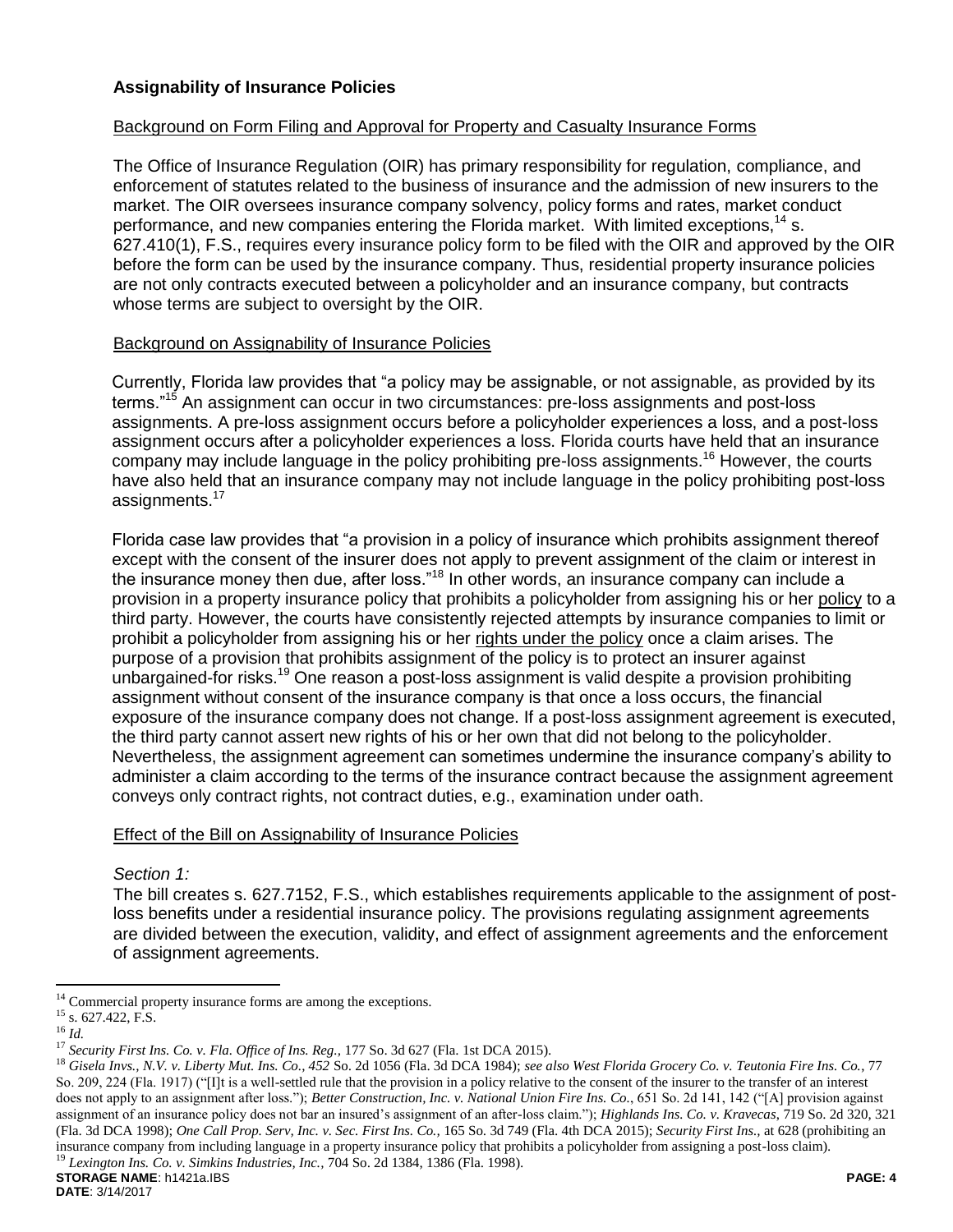# *Execution, Validity, and Effect*

The bill defines an "assignment agreement" as a written instrument which assigns post-loss benefits under a residential property insurance policy to a vendor who performs either emergency or nonemergency repairs on the property. To be valid and enforceable an assignment agreement must:

- Be executed in writing by all named insureds;
- Permit the policyholder to rescind the agreement within 7 days of execution, without penalty (the policyholder may be responsible to pay for work performed before the agreement is rescinded);
- Require the assignee to provide the insurer with a copy of the assignment agreement within 3 days after the agreement is executed;
- Include a written, itemized, per-unit cost estimate of services and, if the estimate includes water restoration services, provide proof that the assignee is certified by an entity that requires services to be performed according to a nationally-recognized standard;
- Relate only to the work to be performed by the assignee; and
- Contain notice that, by executing the assignment agreement, the policyholder is giving up certain rights that could result in litigation by the assignee against the insurer and require the policyholder to participate in the litigation.

The bill specifically prohibits an assignment agreement from containing specified fees related to the administration or rescission of the agreement. The agreement may not alter any term or defense relating to a managed repair arrangement provided in the insurance policy.

The bill creates a rebuttable presumption that an insurer, insured, or third party who claims a benefit under the contract is prejudiced if the assignee fails to do certain things that are typical duties of a property insurance contract which shifts the burden of proof to the assignee to demonstrate otherwise. The duties required of the assignee are to:

- Maintain and provide requested service records for copying;
- Cooperate in the investigation of a claim;
- Submit to an examination under oath by the insurer;
- Deliver the assignment agreement to the insurer as required (within 3 days);
- Provide a detailed statement of services when submitting a request for payment; and
- Participate in appraisal or other alternative dispute resolution method as provided in the policy.

The bill requires the assignee to guarantee that work is performed to current industry standards and prohibits the assignee from paying more than \$300 in referral agreements in connection with the assignment agreement.

By entering into an assignment agreement, the vendor waives any claim against the policyholder for payment related to the services performed, except for a claim for payment of applicable deductibles, work performed before the agreement was rescinded, or any enhancements ordered and approved by the policyholder.

The new requirements do not apply to post-loss assignments to a subsequent purchaser of the property; power of attorney that grants specified parties authority to act for the insured in connection with the claim; and the liability coverages under a property insurance policy.

## *Enforcement*

The bill requires an assignee to give an insurer at least 21-days' notice before filing suit on a claim. The notice must specify the amount claimed. During the 21-day period, the insurer must investigate, review, and evaluate the claim and may respond by rejecting the claim, making a settlement offer, or requiring further action as may be permitted by law or policy. Both the insurer and the assignee are required to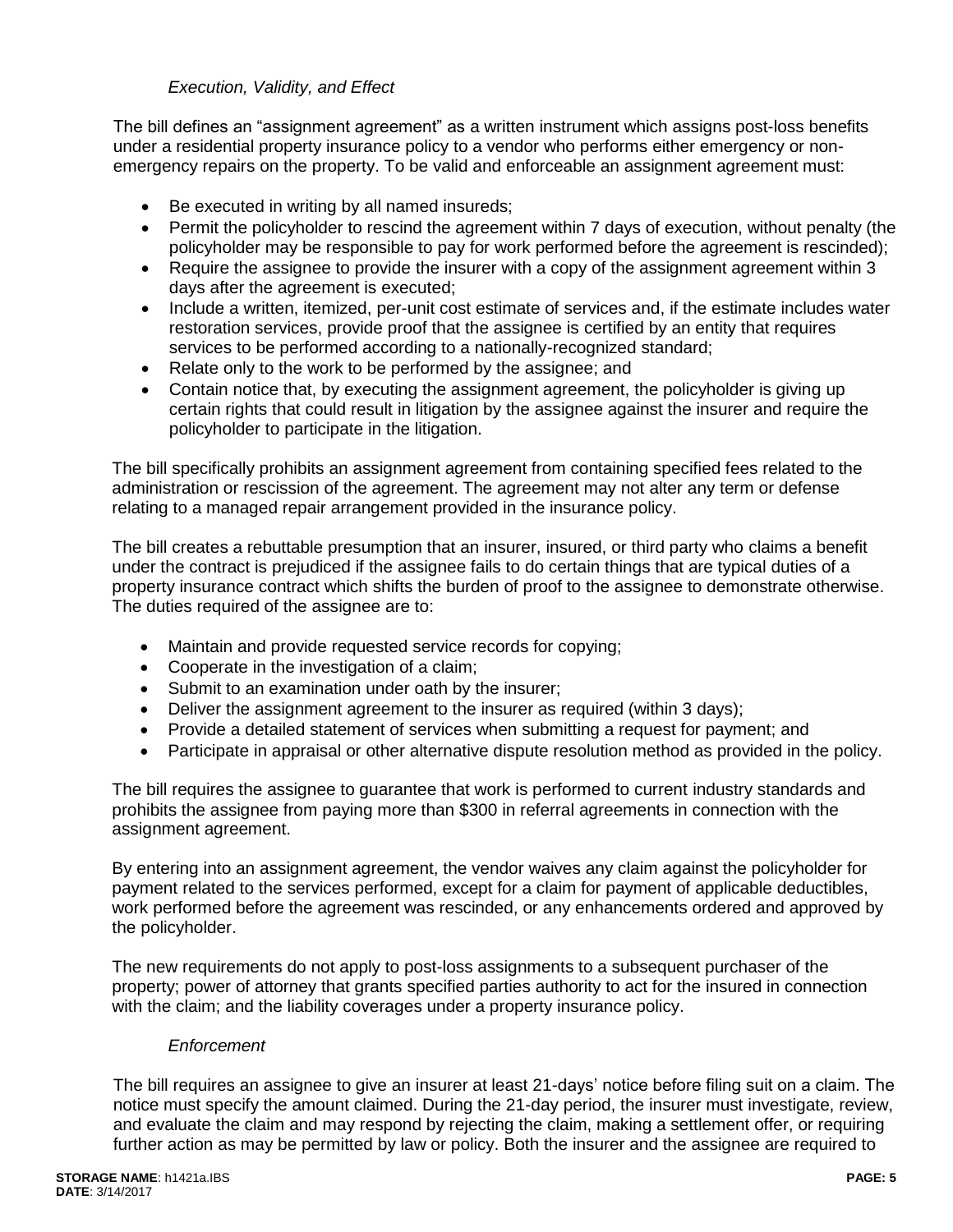participate in this process in good faith. If the parties fail to settle and litigation results in a judgment, the bill provides the exclusive means for either party to recover attorney's fees. Fees and costs are recoverable under s.  $57.105$ , F.S., $^{20}$  or:

- By the assignee, if the amount awarded to the assignee is equal to or greater than the amount the assignee requested to settle the claim prior to litigation.
- By the insurer, if the amount awarded to the assignee is less than or equal to the amount offered by the insured to settle the claim prior to litigation.
- By neither party, if the amount awarded is less than the assignee's request for settlement, but more than the insurer's offer of settlement.

# *Applicability*

The requirements of the new section apply to assignment agreements entered into after July 1, 2017.

# *Section 2:*

The bill amends s. 627.422, F.S., by codifying in statute case law that states an insurance policy, limited in the bill to a residential property insurance policy, cannot prohibit the assignment of post-loss benefits.

# B. SECTION DIRECTORY:

- **Section 1:** Creates s. 627.7152, F.S., relating to assignment agreements.
- **Section 2:** Amends s. 627.422, F.S., relating to assignment of policies or post-loss policies.
- **Section 3:** Provides an effective date of July 1, 2017.

# **II. FISCAL ANALYSIS & ECONOMIC IMPACT STATEMENT**

## A. FISCAL IMPACT ON STATE GOVERNMENT:

1. Revenues:

None.

2. Expenditures:

None.

- B. FISCAL IMPACT ON LOCAL GOVERNMENTS:
	- 1. Revenues:

None.

2. Expenditures:

None.

 $\overline{a}$ 

C. DIRECT ECONOMIC IMPACT ON PRIVATE SECTOR:

It may have an indeterminate positive and negative fiscal impact on the private sector.

**STORAGE NAME**: h1421a.IBS **PAGE: 6 DATE**: 3/14/2017  $^{20}$  Section 57.105, F.S., requires the award of attorney's fees, paid in equal amounts by the losing party and the losing party's attorney, when the court finds that a claim or defense is not supported by necessary material facts or the material facts are not supported by the law.